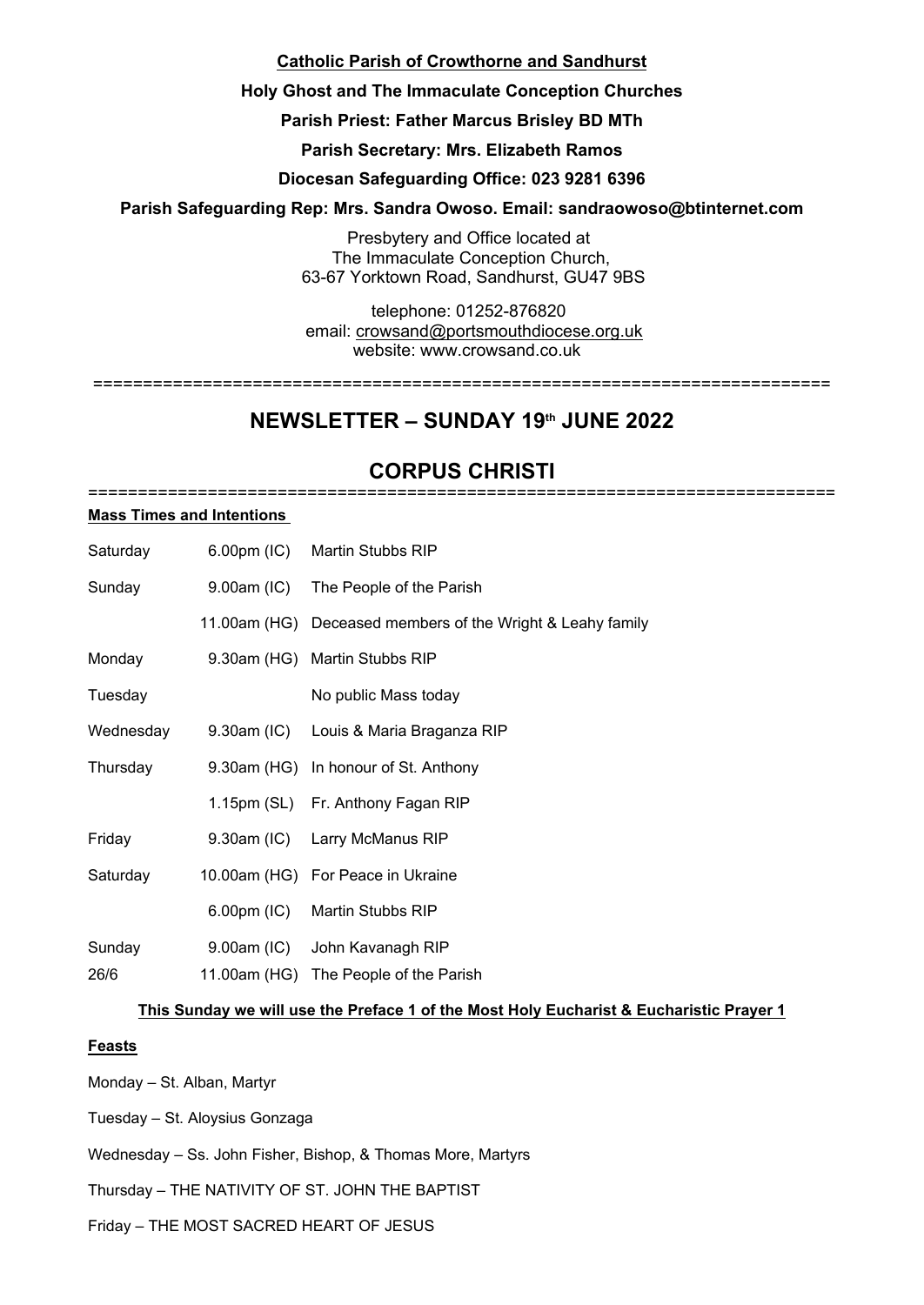Saturday - The Immaculate Heart of Mary

**Anniversaries** - The following people's anniversaries will occur during the coming week: Dusan Nevrala, Bill Sheridan, Geoffrey Coles, Tim Kelly, Sylvia de Klerk, Trudy Bray and Sanny Stafrace. May they rest in peace.

#### **Sacrament of Reconciliation** –

Sandhurst: Fridays after 9.30am Mass; Saturdays 5.15pm – 5.45pm

Crowthorne: Saturdays after 10.00am Mass; Sundays after 11.00am Mass

The Sacrament is also available at other times by contacting Father Marcus to make an appointment.

**Refreshments at the Church of The Holy Ghost** – Refreshments are now available again after the 11.00am Mass on Sundays so please join us in the Hall. We are looking for helpers to join a rota for maybe only once per month. Please contact Lesley Geary on 07554 641 687 if you are able to help. Looking forward to seeing everyone again!

**Refreshments at the Church of The Immaculate Conception** – Refreshments are now available again after the 9am Sunday Mass in Sandhurst on a fortnightly basis. We are looking for volunteers to help with this. If we get sufficient help, you would only be required once every couple of months. If this is something that you could help with, could you call either Margaret Derlacki on 07478 709055 or Stella Mary Fitzpatrick on 01344 778637 so that we can arrange a rota.

**Gift Aid Letters** – There is a personal letter available expressing thanks for those who donate to the parish using the Gift Aid scheme. These letters will be in the church porch for collection in alphabetical order by last name. These letters are useful to people when they complete their tax returns.

**Afternoon Garden Party** – Sunday 31st July in the grounds of the Immaculate Conception church SAVE THE DATE.

**Catechism Classes** – Father Marcus will begin this year's programme of Catechism Classes for the children of the parish in September. These cover the articles of the Apostles Creed and the Seven Sacraments, as well as a number of other doctrines of the Catholic Faith. The classes are held in the Church Hall in Sandhurst on Wednesday evenings 6.00pm – 7.00pm. At the conclusion of the course children who are ready will be invited to receive First Holy Communion. The minimum age for joining the course is to be in School Year 4 in September and it is only for children who belong to our parish community (that is, those who live and/or worship in Crowthorne and Sandhurst). Parents who wish their child to be admitted to the classes are asked to contact Father Marcus by email (the address is that for the Parish displayed at the top of this newsletter) and he will then send them further details and an application form. The closing date for applications is the 31<sup>st</sup> August.

**The Society of Friends of Westminster Cathedral** is seeking a part-time Co-ordinator to assume responsibility for the day-to-day running of the charity. If you have strong interpersonal and organisational skills, coupled with the ability to work on your own initiative to implement the plans and actions determined by the charity's governing Council and its subcommittees, this role may be of interest. You will be a good communicator, able to sustain engagement with our members through personal contact, written and digital channels. In addition to being able to plan and execute a range of fundraising events, you will have a keen eye for detail, enabling you to deliver the exacting level of administrative support needed for a successful membership organisation. Full details at https://westminstercathedral.org.uk/the-friends-seek-an-organisingsecretary/

**Crowthorne Carnival 2022** - Flower Festival 'The Platinum Years 1952 – 2022: monarch, music & mayhem'. In aid of 'Sebastian's Action Trust'. Will be held in St John's Parish Church Waterloo Road, Crowthorne, RG45 7NT on Saturday 9th July at 10am to 6pm, Sunday 10th July at 12noon to 5.30pm, Songs of Praise 6.00pm and Monday 11th July at 10am to 4pm. FREE ENTRY.

**Volunteers needed** - **Vincentian Volunteers** are Catholic young people aged 18-35, from all over the world, who commit a year of their lives to the service of vulnerable people. During their year with us, they live in a community of three or four people and engage in voluntary work in partnership with other, well known charity organisations in order to help the impoverished, the homeless, the disabled, refugees and those

> South Berkshire Pastoral Area Portsmouth Roman Catholic Diocese Registered Charity No. 246871